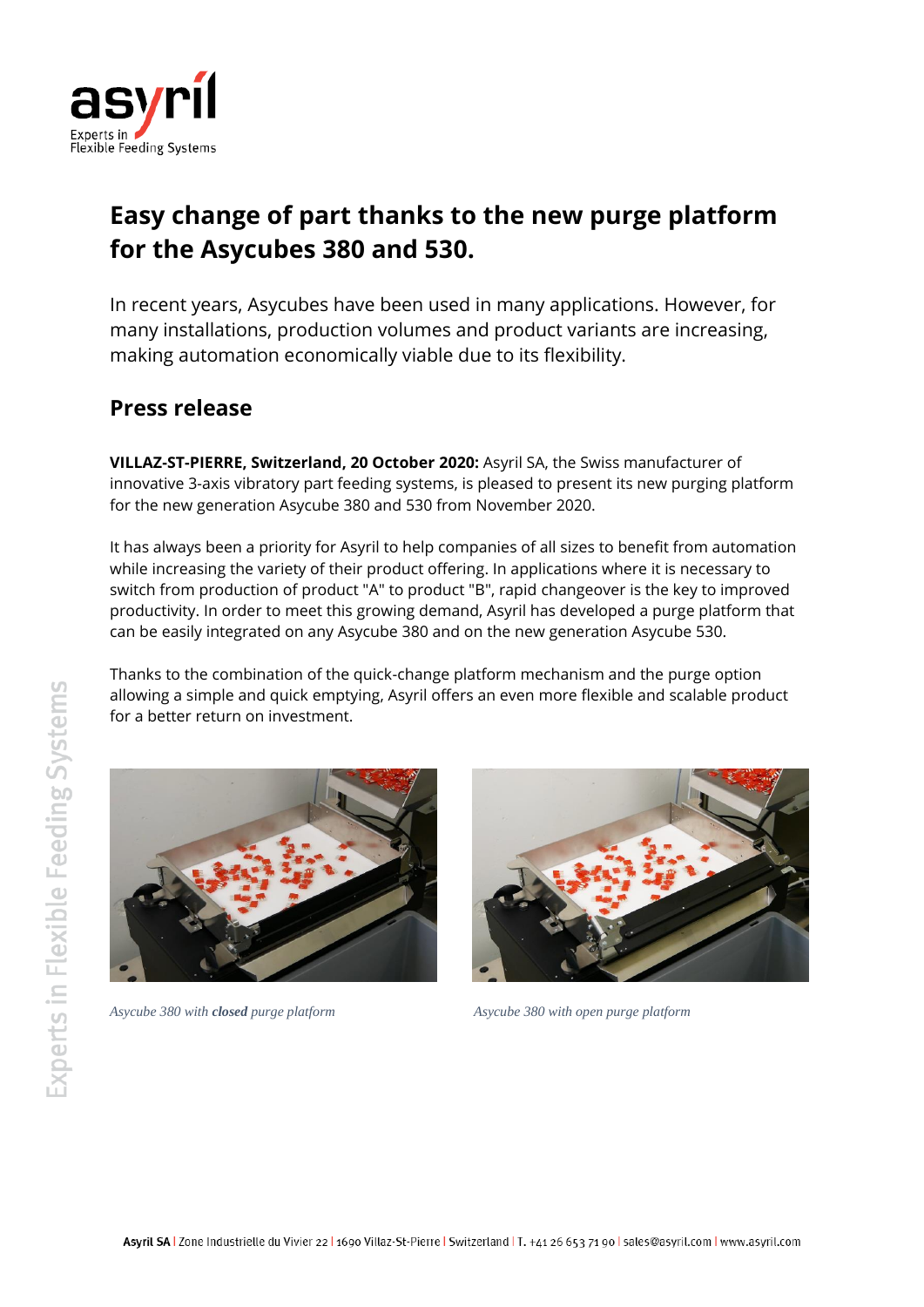

### **Different uses of the product**

Reduce changeover time

- Quick platform emptying
- Avoids handling of parts
- No tools required to change platforms

Avoid operator intervention during production

• After the "Pick&Place" of all good parts, evacuate the non-recoverable parts automatically (waste, entangled or damaged parts)

#### **Product presentation**

There are different purge platforms; top frame, bottom frame, left opening and right opening. A metal spout to guide the parts to the receiving area is also included. An electric motor has been integrated to allow the system to operate autonomously once connected to the Asycube.



## **Appendices Download the appendices listed from the link below:**

**<https://fileexchange.asyril.com/d/178b7f256027423eb40e/>**

- Press release in English, French and German
- Video presentation of the purge platform
- Images of the purge platform